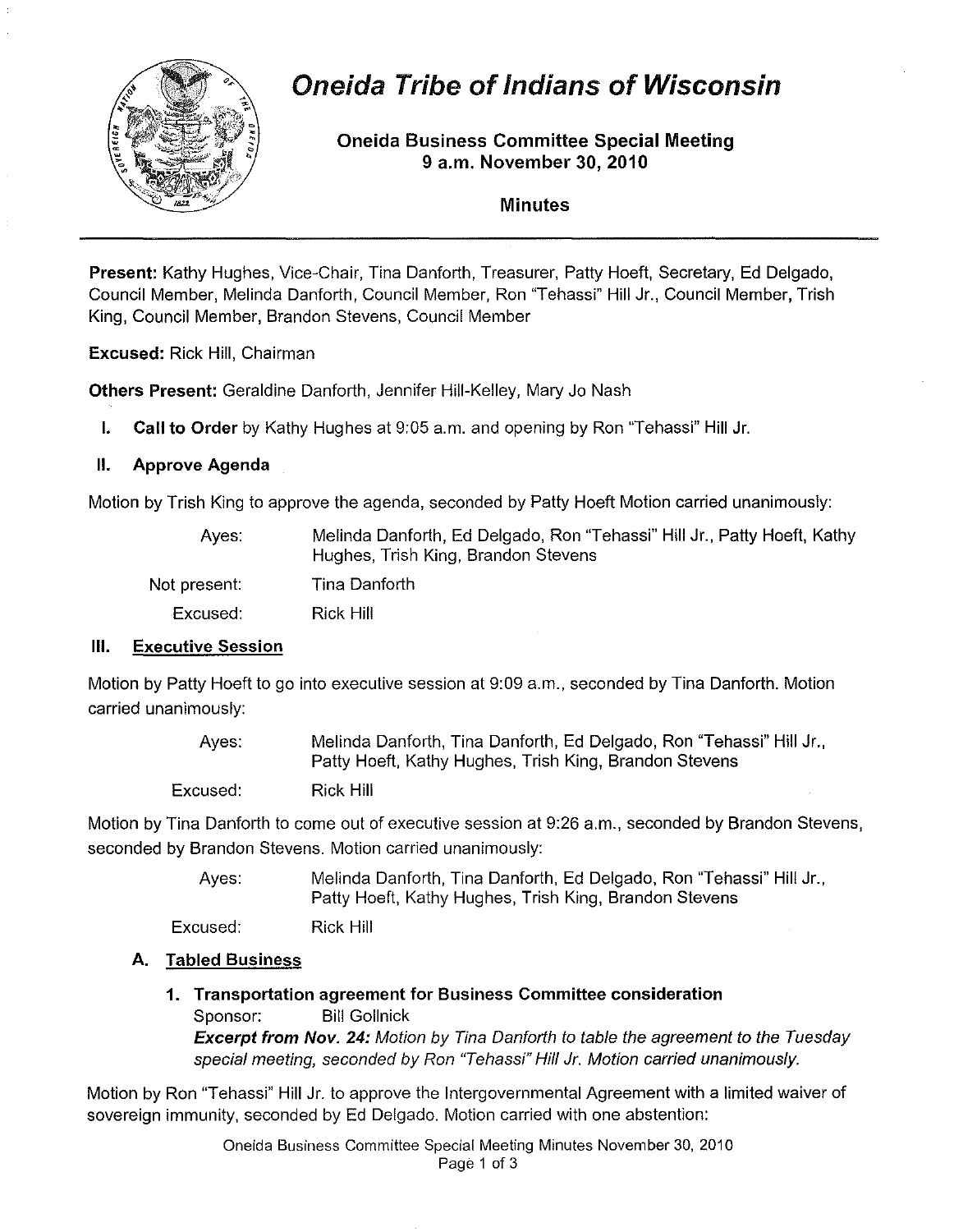| Aves:      | Tina Danforth, Ed Delgado, Ron "Tehassi" Hill Jr., Patty Hoeft, Kathy<br>Hughes, Trish King, Brandon Stevens |
|------------|--------------------------------------------------------------------------------------------------------------|
| Abstained: | Melinda Danforth                                                                                             |
| Excused:   | Rick Hill                                                                                                    |

Motion by Ed Delgado to approve the Cooperative Agreement, seconded by Tina Danforth. Motion carried with one abstention:

| Aves:      | Tina Danforth, Ed Delgado, Ron "Tehassi" Hill Jr., Patty Hoeft, Kathy<br>Hughes, Trish King, Brandon Stevens |
|------------|--------------------------------------------------------------------------------------------------------------|
| Abstained: | Melinda Danforth                                                                                             |
| Excused:   | Rick Hill                                                                                                    |

Motion by Ron "Tehassi" Hill Jr. to approve the BP memorandum of agreement with a limited waiver of sovereign immunity, seconded by Brandon Stevens. Motion carried with two abstentions:

| Aves:      | Ed Delgado, Ron "Tehassi" Hill Jr., Patty Hoeft, Kathy Hughes, Trish<br>King, Brandon Stevens |
|------------|-----------------------------------------------------------------------------------------------|
| Abstained: | Tina Danforth, Melinda Danforth                                                               |
| Excused:   | Rick Hill                                                                                     |

#### IV. Recess

Motion by Tina Danforth to recess until 8:30 a.m. Wednesday, Dec. 1, seconded by Melinda Danforth. Motion carried unanimously:

> Ayes: Melinda Danforth, Tina Danforth, Ed Delgado, Ron "Tehassi" Hill Jr., Patty Hoeft, Kathy Hughes, Trish King, Brandon Stevens

Excused: Rick Hill

 $\bullet$ 

#### Oneida Business Committee Special Meeting Continued Nov. 30 meeting 8:30 a.m. Dec. 1, 2010

Present: Kathy Hughes, Vice-Chair, Tina Danforth, Treasurer, Patty Hoeft, Secretary, Melinda Danforth, Council Member, Ed Delgado, Council Member, Ron "Tehassi" Hill Jr., Council Member, Trish King, Council Member, Brandon Stevens, Council Member

Excused: Rick Hill, Chairman

Others Present: Geraldine Danforth, Jennifer Hill-Kelley, Brenda Doxtator, Kathryn Turenske, Ron McLester, Sandra Gauthier, Ron Peterson, Mike Troye

Called to order by Kathy Hughes at 8:54 a.m.

## B. Unfinished Business - tribal members only

1. Approve GTC Jan. 3, 2011 agenda and materials for printing and distribution Sponsor: Patty Hoeft

Excerpt from Nov. 24: Motion by Tina Danforth to approve the special Business Committee meeting at 9 a.m. Nov. 30, 2010 to approve the Jan. 3, 2011 General Tribal Council agenda packet to go to printing and distribution, seconded by Ron 'Tehassi" Hill Jr. Motion carried unanimously.